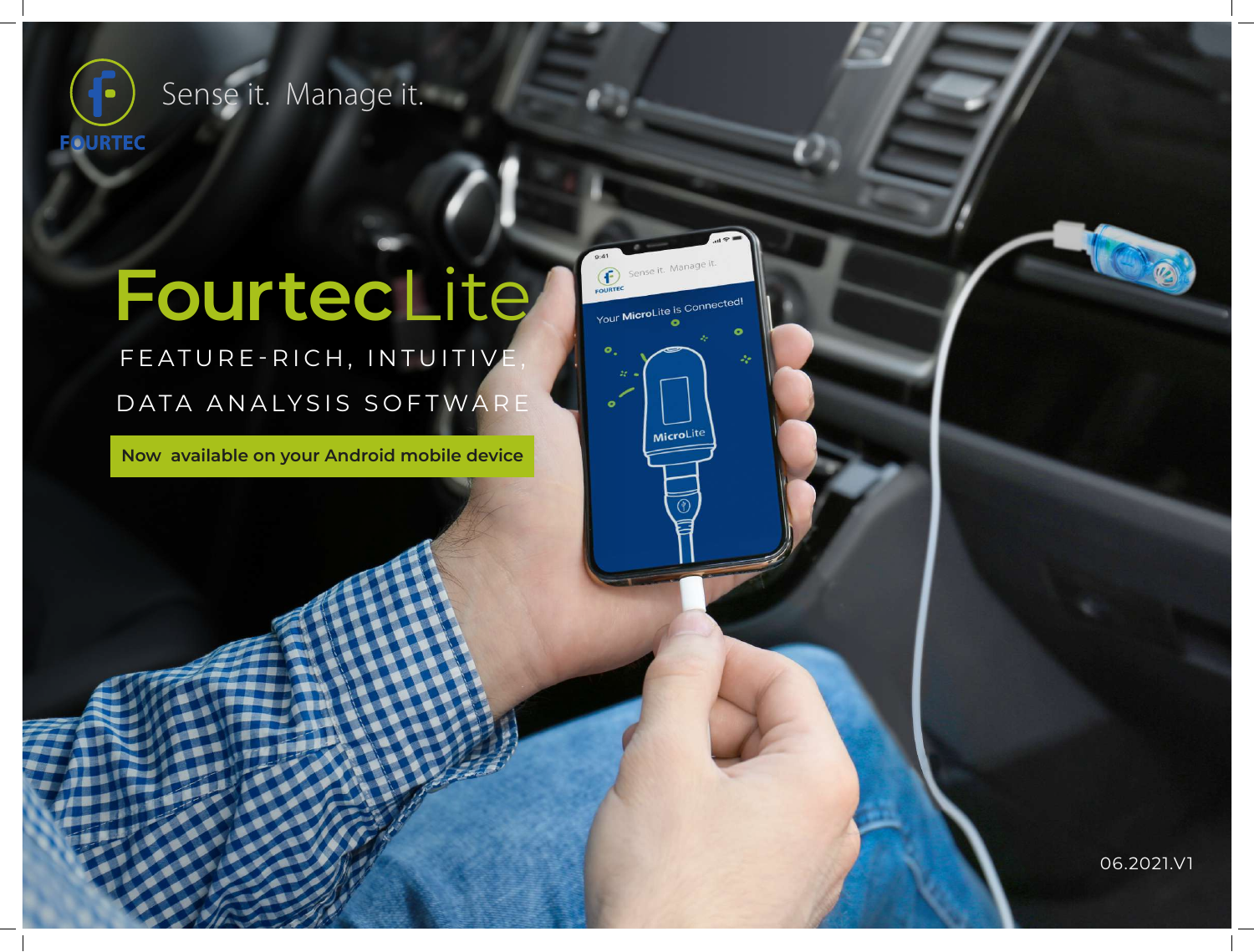## About

FourtecLite is an Android mobile application utility that enables you to review sampling sessions history, configure your devices and monitor online sampling sessions.

#### The application supports the following devices









MicroLite III Temperature

MicroLite III Temperature / RH

MicroLite III NTC MicroLogPro III With external probe

### What you can do with FourtecLite?

FourtecLite was developed to provide a convenient, easy to use and portable data monitoring solution. It's a simple to use mobile application that allows you to present and download real time data from the data logger for temperature and humidity, send email notifications of data abnormalities, define settings for each and every sensor and sync it when required with the DataSuite to keep data flow.





EASY TO USE APPLICATION FOR TECHNICAL DATA VIEW YOUR ANDROID DEVICES





REAL TIME SAMPLE **OVERVIEW** 



**REAL TIME DATA** ABNORAMLTIES REPORT



SEAMLESS CONNECTION AND CONNECTIVITY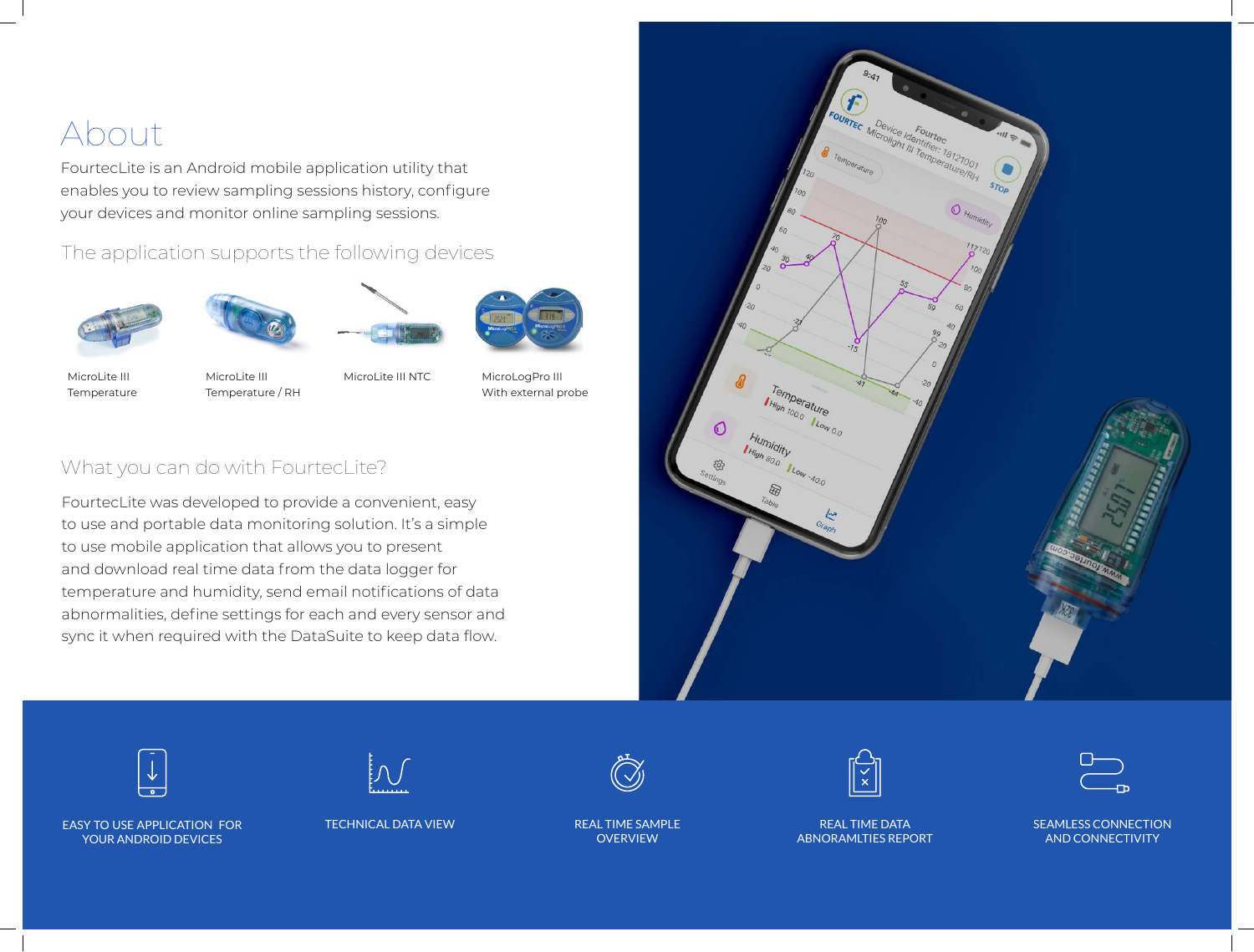## Keep your data updated wherever you go

The FourtecLite app enables seamless cross platform connectivity in order to protect the data and allow a several ways to download and transfer the data monitored in the data logger-



1

Data logger connected to the mobile phone - enables downloading all data stored in the logger to your phone

Note - data will also be remain in your Data Logger



Data logger connected to the computer by using DataSuite software- enables download of all data logger data to the computer.



Mobile phone connected to the computer- enables sync of all the data loggers that were connected to the mobile phone, directly to the DataSuite software.

\*Some connections may require a USB cable and adapter.